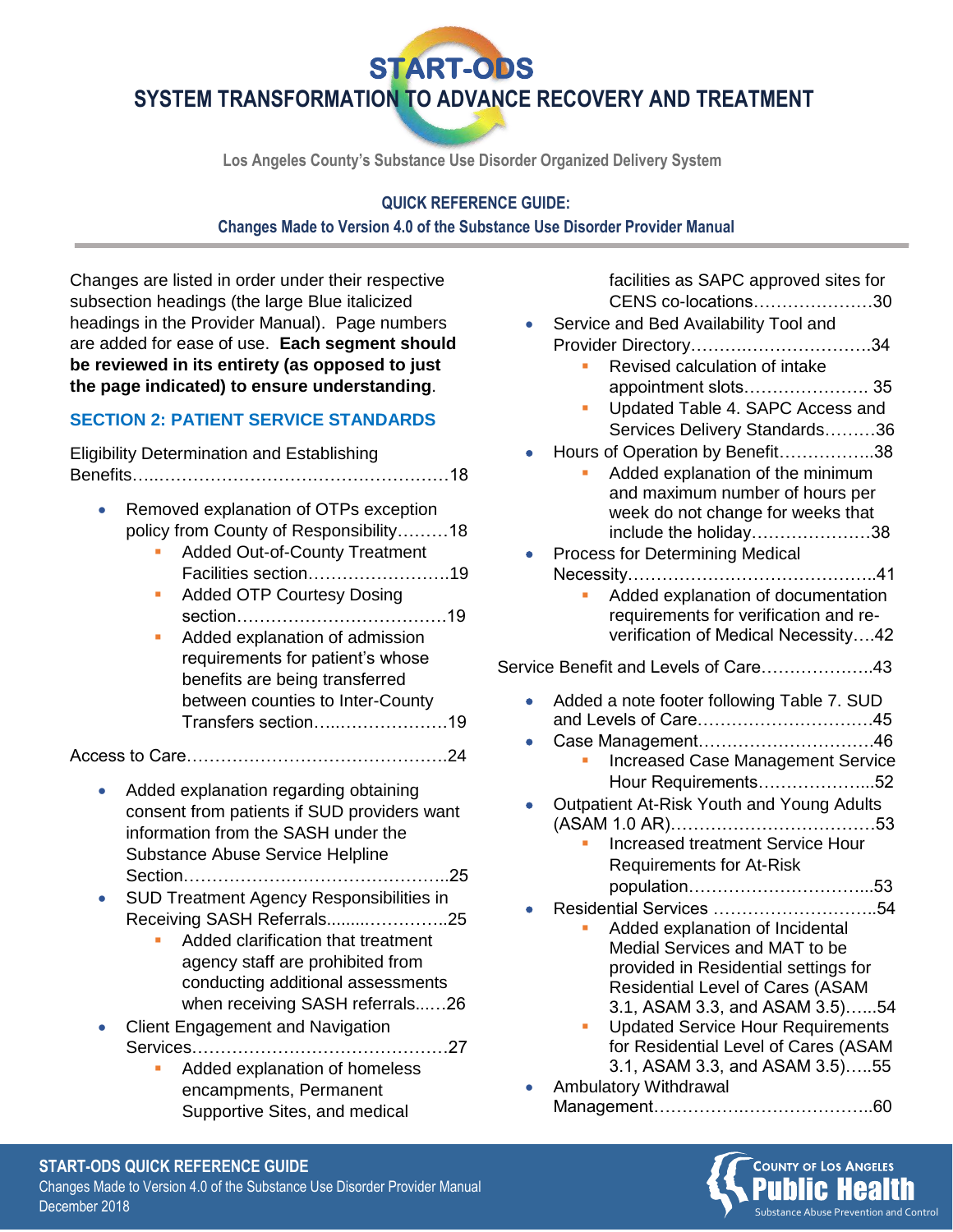|                                | Added definition of staffing<br>requirements to Residential<br>Withdrawal Management (ASAM 3.2-<br>Opioid Treatment Programs (1-OTP)63<br>Added Documentation section64<br>Recovery Support Services64<br>Added explanation to Service<br>Requirements and                    |
|--------------------------------|-------------------------------------------------------------------------------------------------------------------------------------------------------------------------------------------------------------------------------------------------------------------------------|
|                                | Recovery Bridge Housing67                                                                                                                                                                                                                                                     |
|                                | Added bed hold policy68                                                                                                                                                                                                                                                       |
|                                | Updated Table 10. Recovery Bridge<br>Housing Foundational Principles68                                                                                                                                                                                                        |
|                                | <b>Updated Recovery Bridge Housing</b><br>П                                                                                                                                                                                                                                   |
|                                | Considerations section70                                                                                                                                                                                                                                                      |
|                                | <b>Updated Assessing Housing Options</b><br>■                                                                                                                                                                                                                                 |
|                                | <b>Updated Recovery Housing</b><br>П                                                                                                                                                                                                                                          |
|                                | Authorization Process72                                                                                                                                                                                                                                                       |
|                                | <b>Updated Duration of Recovery Bridge</b><br>П<br>Housing section72                                                                                                                                                                                                          |
|                                | <b>Updated Staffing for Recovery Bridge</b>                                                                                                                                                                                                                                   |
|                                |                                                                                                                                                                                                                                                                               |
|                                |                                                                                                                                                                                                                                                                               |
|                                | Added information on the Patient<br>Handbook Summary to the Patient<br>Handbook section81<br>Updated Confidentiality/Release of<br>Information section81<br><b>Updated Physical Examination</b>                                                                               |
| Treatment Service Components85 |                                                                                                                                                                                                                                                                               |
|                                | Updated Patient Education section86<br>Added explanation to the Individual<br>Counseling session section86<br>Updated the Medication Services and<br>Safeguarding Medications section and<br>updated to include qualified staff90<br>Updated the Non-Emergency Transportation |
|                                |                                                                                                                                                                                                                                                                               |
|                                | Updated Discharge Planning section91<br>Updated the Culturally, Linguistically, and<br><b>Population-Appropriate Services</b>                                                                                                                                                 |
|                                |                                                                                                                                                                                                                                                                               |
|                                |                                                                                                                                                                                                                                                                               |

| <b>Pregnant and Parenting Women</b>                                                             |
|-------------------------------------------------------------------------------------------------|
| Population-Based Services by Funding Source -                                                   |
|                                                                                                 |
| <b>Updated Los Angeles County Superior Court</b><br>Referrals section and also included updated |
|                                                                                                 |
| language referring to START-ODS                                                                 |
| superseding previous regulations109                                                             |
| <b>Updated Screening and Referral Process</b>                                                   |
|                                                                                                 |
| Updated referral process, to Treatment                                                          |
| Program Procedures for Probation Referrals                                                      |
|                                                                                                 |
| <b>Updated Probation Populations112</b>                                                         |
| <b>Updated Los Angeles County Sheriff's</b>                                                     |
|                                                                                                 |
| Added Substance Treatment and Re-                                                               |
| entry Transition-Community (START-                                                              |
| Community) description of program to                                                            |
| <b>Referral Process for Re-entry</b>                                                            |
| Populations section 116                                                                         |
| <b>Updated Community Re-entry and</b>                                                           |
| <b>Resources Center (CRRC)</b>                                                                  |
|                                                                                                 |
| Added note to Assessment Process                                                                |
|                                                                                                 |
| <b>Added Division of Adult Parole</b>                                                           |
| Operations (DAPO) section118                                                                    |
| <b>Updated Pregnant and Parenting Women</b>                                                     |
|                                                                                                 |
| Updated Referral Process124                                                                     |
| • Updated Perinatal Target Population                                                           |
|                                                                                                 |
| <b>Added Childcare section to</b>                                                               |
| <b>Treatment Requirements and Case</b>                                                          |
| <b>Management for Perinatal</b>                                                                 |
| Populations section125                                                                          |
| Updated Eligibility for Drug Medi-Cal                                                           |
| Perinatal Eligibility section126                                                                |
| <b>Updated Mother/Child Habilitative</b>                                                        |
| Services section126                                                                             |
| <b>Updated Additional Perinatal</b><br>Services section126                                      |
|                                                                                                 |
| Updated Homeless Services 127                                                                   |
| Updated Assessment section127                                                                   |
| Population-Based Services by Funding Source -                                                   |
|                                                                                                 |